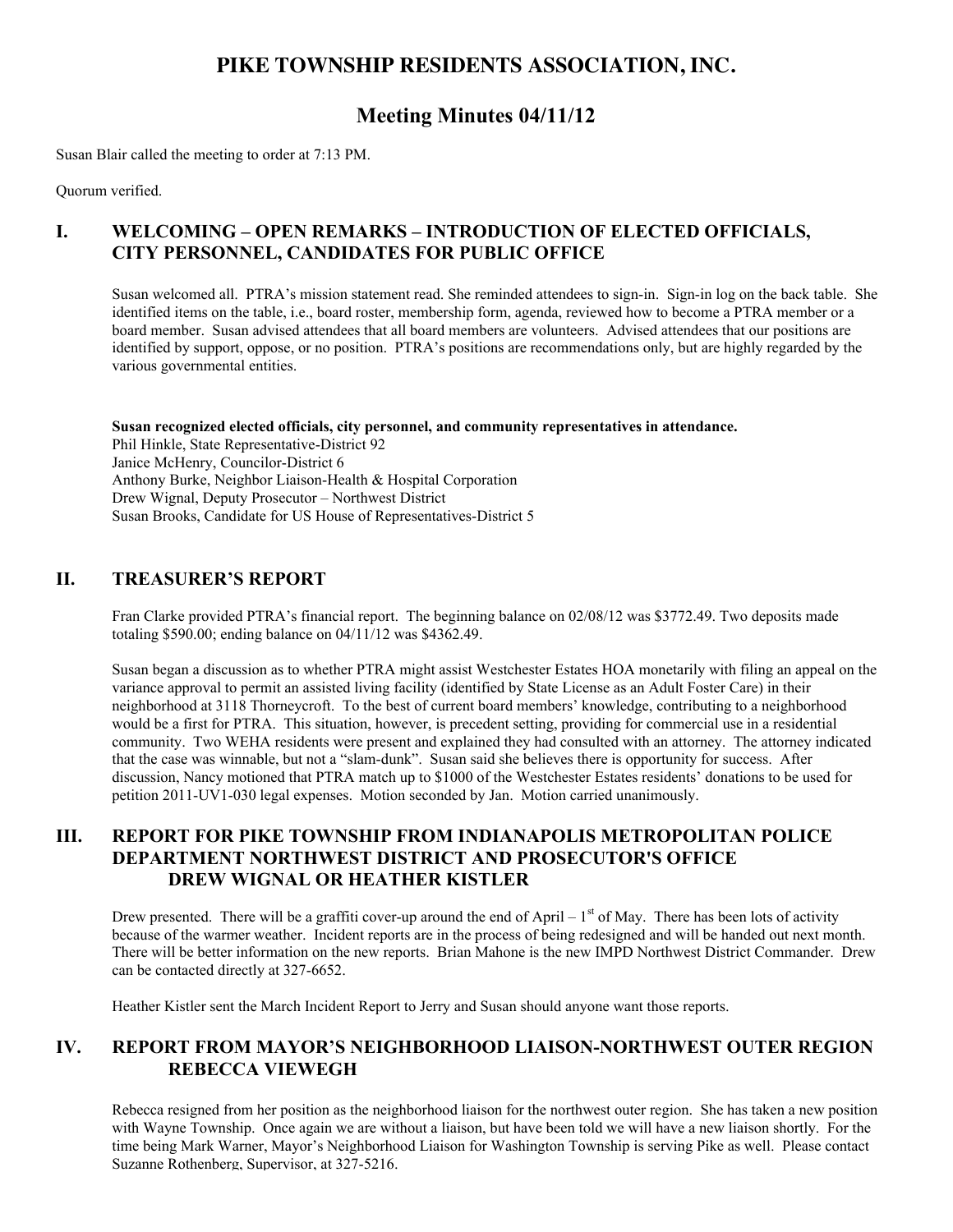## **V. ANNOUNCEMENTS, PLAT REPORTS, AND CORRESPONDENCE**

6450 Gateway – Pack Rat petition – A lawsuit was filed against the city on zoning and variance approval. There is dispute regarding the zoning classification.

The Lafayette Road church building elevations have been received.

Door Devil brochures are on the back table.

3930 Georgetown Road – need to modify plans in order to straighten pedestrian painted lines per PTRA suggestion. Tomorrow's hearing has been continued. To date, written commitments have not been received.

8334 Eagle Crest was approved. The board took "no position" on the petition because the need for the petition was due to zoning technicalities.

There is a new billboard on the north side of 86<sup>th</sup> Street, between Payne and Georgetown. Proper zoning; permit was issued.

#### **VI. ALCOHOL PERMITS**

April 16, 2012

| $\bullet$   | Saddlebrook Golf Course    | 5516 Arabian Run       | 3-way renewal       |
|-------------|----------------------------|------------------------|---------------------|
|             | Plaza Garibaldi Restaurant | 2989 W. $71st$ Street  | 3-way renewal       |
|             | Los Rancheros              | 7125 Georgetown Road   | 3-way renewal       |
|             | Meijer #129                | 5349 Pike Plaza Rd.    | 3-way renewal       |
|             | Delhi Plaza Restaurants    | 2654 Lake Circle Drive | <b>New</b>          |
|             | Rick's Cabaret             | 3551 Lafayette Rd      | 3-way renewal       |
| May 7, 2012 |                            |                        |                     |
|             | Just Wing'n It             | 7834 N. Michigan Rd.   | 3-way renewal       |
|             | Fast Max / Sunoco          | 8602 N. Michigan Rd.   | Beer & Wine Renewal |

- The Hooka Lounge ATC Hearing Judge recommended denial of their alcohol permit renewal. The owner is appealing to the commission. If you recall the owner has purchased a permit at auction; intends to use it at this location if the denial is upheld. (Statutorily not permitted.)
- Hooka Lounge owner's sister and son also purchased permits at the auction.

### **VII. LAND USE – DISCUSSION**

**Trader's Point Creamery** desires to discuss building renovations. Zoning change or variance request not required. Presenter, Greg Zubeck. - They want to remodel the kitchen. Due to the concerns of the community at the time the Creamery's zoning was going through the approval process, the City's Planning Administrator requested they present to PTRA prior to obtaining permits. Kitchen is currently 300 square feet. PTRA understands the Creamery's need and desire for the renovation. Several area residents were present and voiced their concerns. Their concern is that a larger kitchen will increase the restaurant's size. The restaurant size will remain as is. Residents noted the Creamery's chickens run around free with no restriction. They were complaints regarding traffic congestion and parking. During large events, Creamery's management encourages parking on 92<sup>nd</sup> and 93<sup>rd</sup> Streets. Both 92<sup>nd</sup> and 93<sup>rd</sup> Streets are too narrow for parking; public safety vehicles would be blocked. Motion made by Ed to draft a letter addressed to the Administrator of Planning that we reviewed the plans and are comfortable with them. Katherine seconded. Motion carried with 9 in favor, 2 opposed, with 1 abstention.

#### **VIII. LAND USE – NEW PETITIONS**

**1) 5613 W. 38th St. – 2012-DV1-010** Jack in the Box requests a variance of development standards of the sign regulations to provide for a 40-ft. tall, 100-sq. ft. pole sign within 80 feet of an existing sign to the west, being he fifth sign on a frontage of approximately 1,100 feet (min. 300-ft. sign separation required, max. three freestanding signs permitted and 1,500 feet of frontage needed for five signs). Current zoning is C-4. Council District 7. Hearing date continued by PTRA to 5/1/12, BZA I. Presenter is Greg Ewing. Chairperson is Jan Marshall, PTRA Vice-President, District VI. – *Location is on the border of Pike (south side of 38th Street). The staff report recommends approval subject to the sign elevation change. They have agreed to reduce the sign height from 40 feet to 20 feet. There was discussion that abandoned signs located near this site need to be removed. Jan motioned to support with commitments of no electronic variable message sign and the height reduced to 20 feet. Motion seconded. Motion carried with 10 for. 2 opposed.*